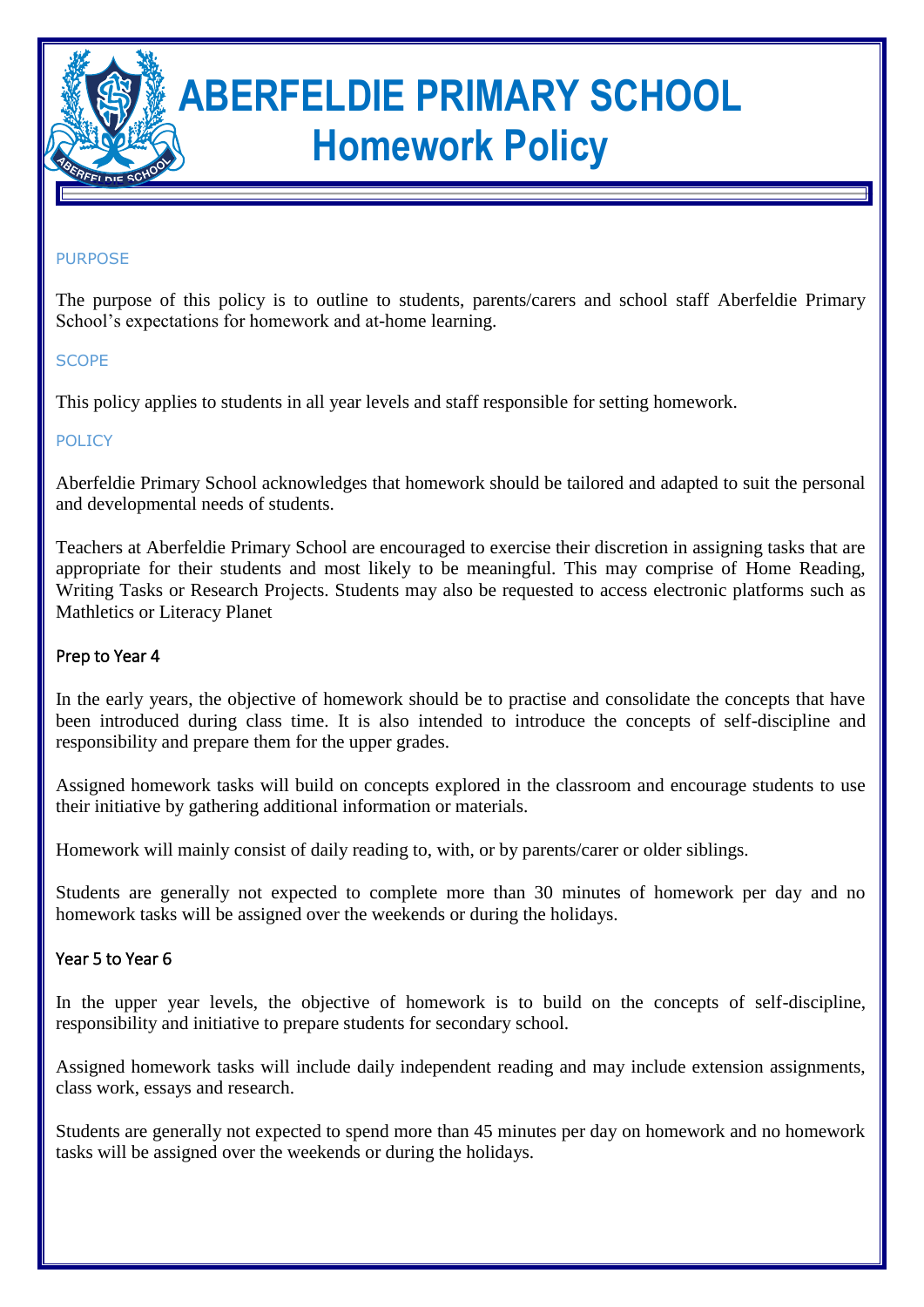## Shared expectations and responsibilities

Homework is a shared responsibility between the school, teachers, students and their parents/carers. In order to get the most out of homework tasks, it is important that everyone understands their obligations and responsibilities.

Aberfeldie Primary School will support students by:

- fostering lifelong learning and connecting families with the learning of their children, as part of a comprehensive and balanced curriculum within Victorian schools
- ensuring the school's homework policy is relevant to the needs of students
- advising parents/carers of homework expectations at the beginning of the school year and providing them with a copy of the homework policy
- encouraging parents/carers of early primary school aged children to read to and with their children for enjoyment
- ensuring that upper primary students use homework diaries to provide a regular communication between parents and the school.

Teachers at Aberfeldie Primary School will:

- equip students with the skills to solve problems
- encourage real-life problem solving, logical thinking, creativity and imagination
- set varied, challenging and meaningful tasks related to class work to suit the students' learning needs
- give students enough time to complete homework, considering home obligations and extracurricular activities
- assess homework and provide timely and practical feedback and support
- help students develop organisational and time-management skills
- ensure parents/carers are aware of the school's homework policy
- develop strategies within the school to support parents and carers becoming active partners in homework
- offer a wide range of opportunities for families to engage in their children.

It is expected that students will take responsibility for their own learning by:

- being aware of the school's homework policy
- discussing with their parents/carers homework expectations
- accepting responsibility for the completion of homework tasks within set time frames
- following up on comments made by teachers
- seeking assistance when difficulties arise
- organising their time to manage home obligations, participation in physical activity and sports, recreational and cultural activities and part-time employment.

It is expected that parents/carers will support their children by:

- developing a positive and productive approach to homework
- ensuring there is a balance between the time spent on homework and recreational activities
- reading to them, talking with them and involving them in learning opportunities during everyday household routines and physical activity
- talking to teachers about any concerns they have about the homework
- attending the school events, productions or displays their child is involved in